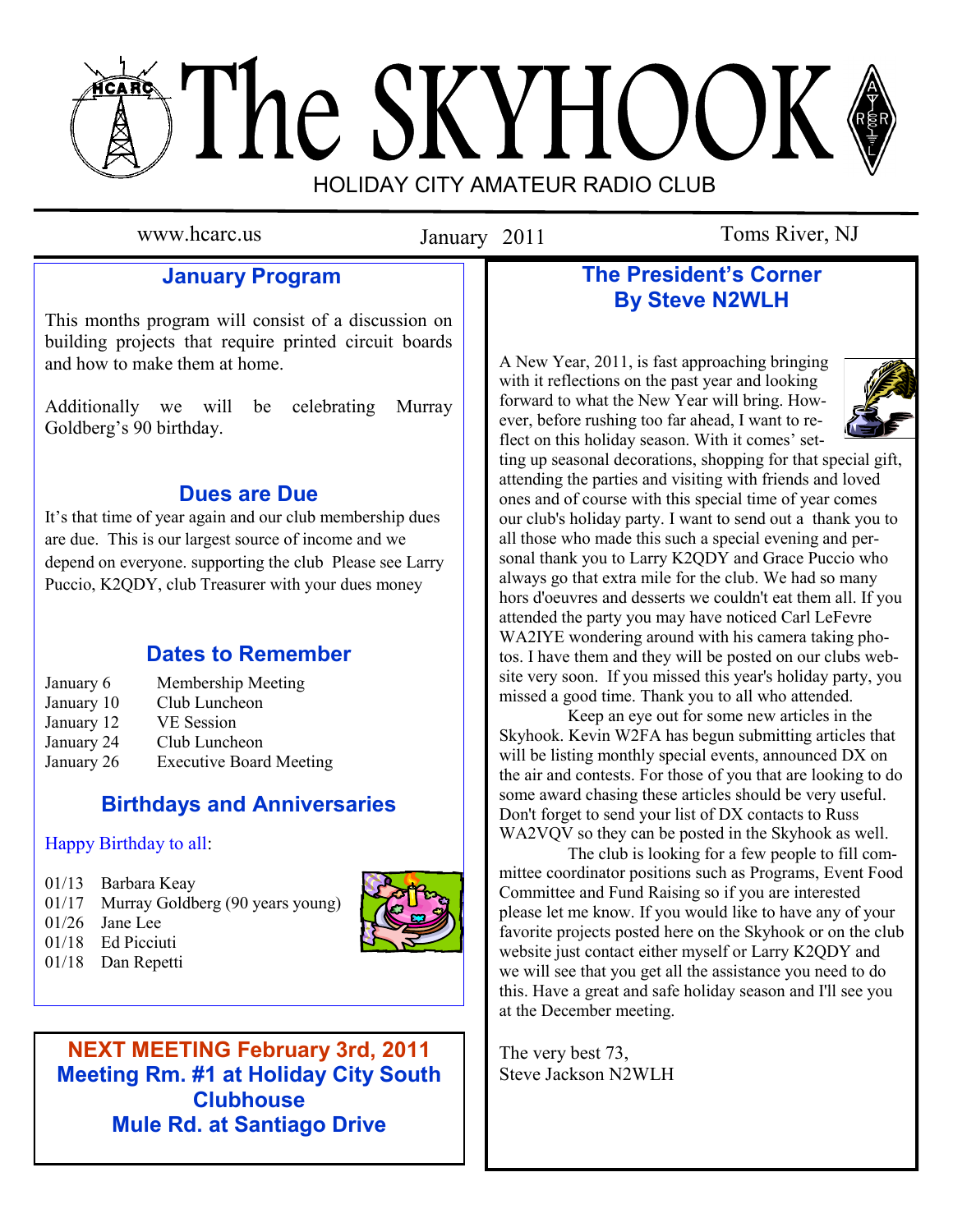## **Sun Spot News Reprint from the ARRL News Letter**

Sunspots disappeared this week December 12—18, 2010. Five days with no spots is the longest since May 9-19, 2010, when we saw 11 days in a row in which the Sun was spotless. Since then, there has only been the occasional day or two which was spot-free. April 2010 saw 13 consecutive days with no spots, followed by one day in which the sunspot number was 12 (indicating the emergence of a sunspot group with two spots), only to be followed by another spotless day, April 29.

Sunspot numbers for December 16-22 were 23, 11, 0, 0, 0, 0 and 0, with a mean of 4.9. The 10.7 cm flux was 84.1, 81.6, 80.5, 80.9, 77.9, 77.9 and 77.7, with a mean of 80.1. The estimated planetary A indices were 5, 3, 2, 1, 8, 1 and 0, with a mean of 2.9. The estimated mid-latitude A indices were 4, 2, 2, 2, 6, 1 and 1 with a mean of 2.6. With no spots for five days, the average daily sunspot number for December 16-22 dropped nearly 23 points to 4.9, while the average daily solar flux declined 8 points, or a little over 9 percent, to 80.1. As this bulletin is being written early Thursday, December 23, there may be a spot emerging right in the center of our Sun, when viewed from Earth. It is visible as a white area when viewing the image from the **STEREO** mission, although this image just shows magnetically active areas in a lighter shade, which does not always correspond to areas with sunspots. Viewing the rest of the image out to the eastern horizon (left side, on solar images) shows no dramatic activity. Unfortunately, the Solar Dynamics Observatory Joint Science Operations Center has experienced a disk controller failure, and until it can be replaced, the latest image they have is from December 19. There is a recent H-Alpha image [here.](http://www.solarmonitor.org/)

The noon reading at the Penticton observatory the solar flux rose today to 80.1, precisely the arithmetic average listed below for the prior seven days. Although still pretty weak, solar flux hasn't been this high since last weekend, Sunday, December 19. NOAA/USAF sees a low solar flux of 78 until December 26-27, when they predict a flux value of 80, then 82 for December 28-29, 84 on December 30 and 90 on December 31 and January 1. They also show low geomagnetic activity with a daily A index of 5, except for December 25, with an index value of 7. They show the A index going back to 5 until the third week in January 2011. Geophysical Institute Prague always has a more detailed outlook on geomagnetic activity, and they show quiet conditions for December 24, quiet to unsettled December 25, quiet December 26, quiet to unsettled December 27 and unsettled December 28-29.

### **HCARC Official Badge Ordering**

The club's official badge maker is the Capital Engraving Co. in Longview, WA. To order a badge, simply call Capital at 1- 800-628-4985 after 1PM EST M-F. All that is required is to give your call and first name and your mail address. Use your credit card to pay. Cost is \$12.50 plus \$2 S&H. Al Ross WA7UQE will take care of you and create an official logo and club name on your personal badge.

#### *Our VE Crew*

Murray KD2IN, Bill AC2F, John K2JWH, Ed W1EAP, Larry K2QDY, Jamie W2QO, John KQ4WR, Stan KB2PD Steve N2WLH, Kevin W2FA, Ed WA2NDA, Walter KC2LFD.

#### **CLUB COMMITTEES**

*Refreshments:* Carl WA2IQE, Carl W2PTZ *www.hcarc.us Webmaster*: Steve N2WLH, Kevin W2FA *Publicity:* Ed W1EAP *Programs:* Vacant *Sunshine*: Ed W1EAP *Event Food Committee*: Vacant *Field Day*: Larry K2QDY *VE Sessions*: Bill AC2F, Larry K2QDY plus the 'crew' *Skyhook*: Larry K2QDY *Funds Raising*: Vacant *Membership*: Bill AC2F

#### HOLIDAY CITY AMATEUR RADIO CLUB Toms River, New Jersey

Web Site www.hcarc.us President Steve Jackson N2WLH 732 255-7916 Vice President Ed Picciuti W1EAP 732 736-0955 Secretary Carl Lee W2PTZ 732 237-2421 Treasurer Larry Puccio K2QDY 732-349-2950 Executive Board Don Smith W2III 732-505-4821 Executive Board Joe Militano KC2QLA 732-657-7092 Executive Board Bill Haldane AC2F 732-240-7064 Executive Board Carl Lee W2PTZ 732-237-2421 W2HC Trustee  $\sim$  Don Smith W2III 732-505-4821

Membership is open to all interested persons. Ham license is not required. Dues are \$20.00 per year, payable Jan. 1st . Members joining during the year will have the dues prorated. Family membership \$10.00

------------------------------------------- Meetings are held on the first Thursday of every month, at 7:00 pm. Location: Meeting Room #1 in the Holiday City South Clubhouse. Directions: Go to Mule Rd. and to the corner of Santiago Drive. Turn into Santiago Dr., then into the parking lot in front of the pool. Enter bldg. on right.

The SKYHOOK is published monthly. Editor and Publisher: Larry Puccio phone: 732-349-2950 E-mail lpuccio1@comcast.net<br>Send all newsletter items to: Larry Puccio 22 Sabinas St. Larry Puccio 22 Sabinas St. Toms River, NJ 08757-6445

------------------------------------------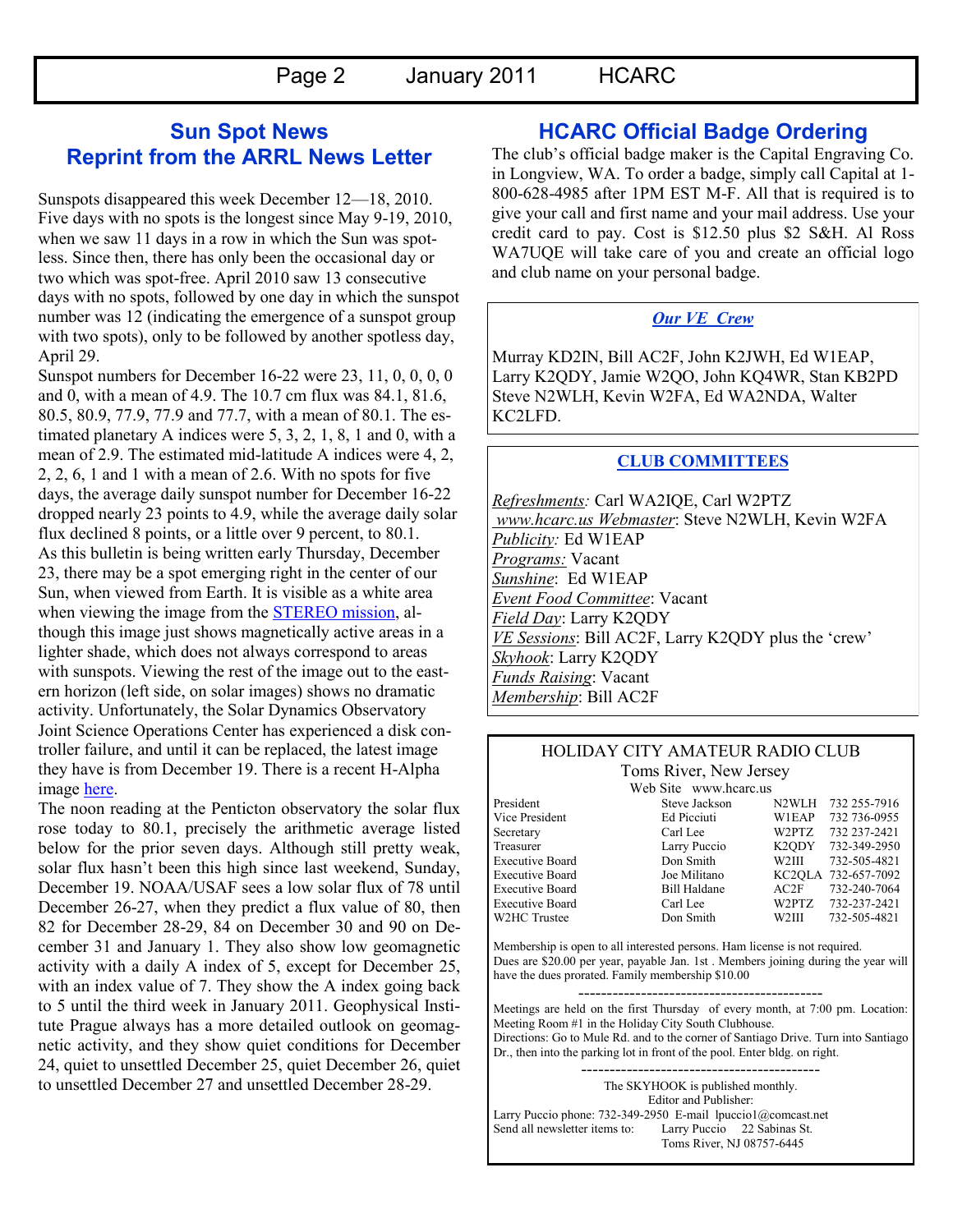# Page 3 January 2011 HCARC

## **Holiday Party December 2, 2010**

Each year when I call the XYLs of the club asking for their participation to make a dessert or appetizer, I'm always met with enthusiasm on each person's part. All are so generous in giving of their time either preparing or shopping for our get together. Some of the delightful items were Meatballs, Miniature Quiches, Deviled Eggs, Sandwich Wraps, Miniature Hot Dogs, Cheese Platters, Various Dips, Cold Cut Platters, Stuffed Celery, Apple Pie, Ambrosia, Cranberry Crunch Cake, Cheese Cake, Pizzeles, Homemade Cookies Soda and Coffee.

No one went away hungry and most boasted about being stuffed.

A big Thank You to all the ladies for their help in making this year's Holiday City Amateur Radio Club's Christmas/ Chanukah Party a great success.



Oh boy I'm stuffed

Happy Holidays Grace Puccio



Yumm this looks so good



I'm going to have another cookie